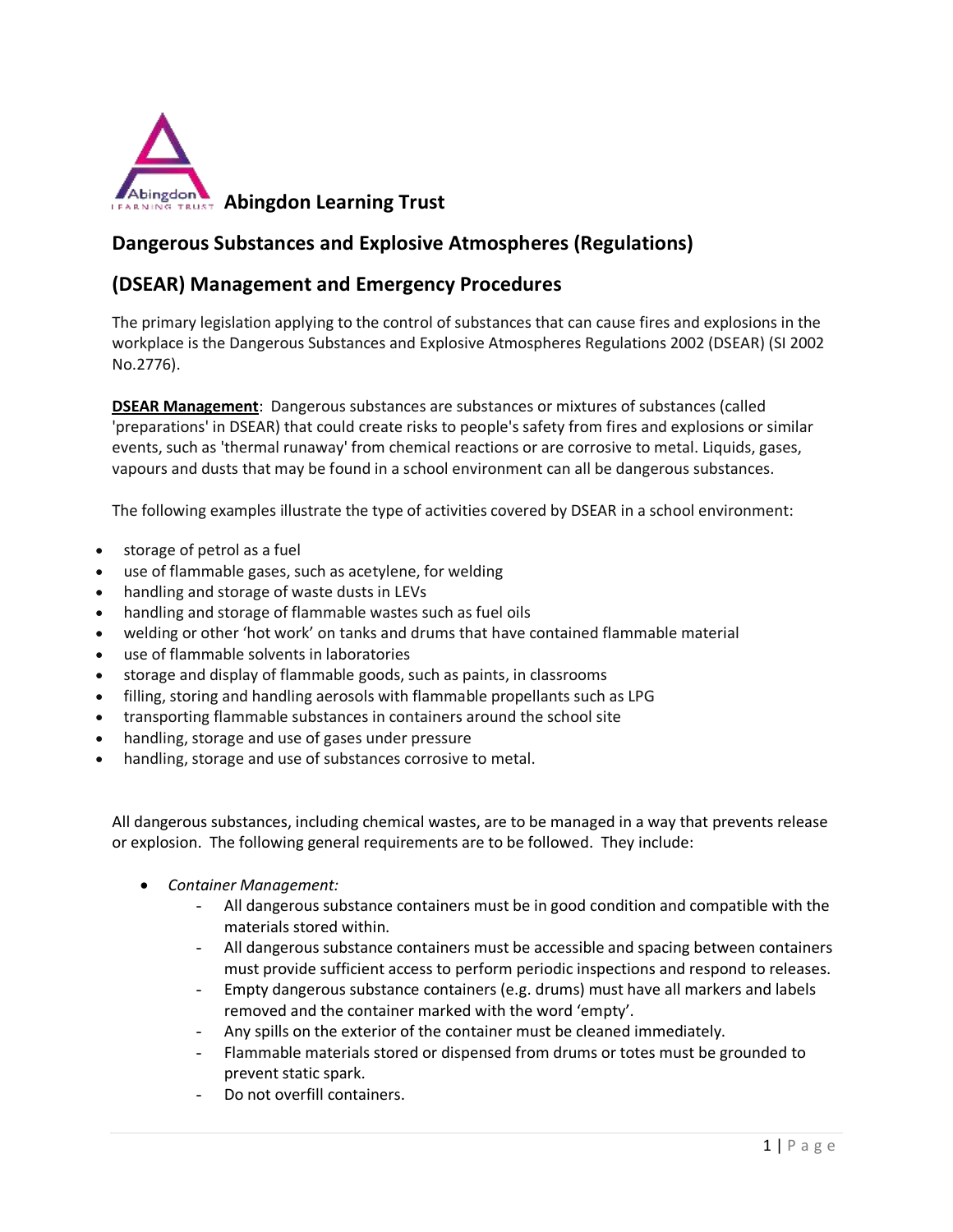- *Good Housekeeping:*
	- All dangerous substances must be stored inside appropriate lockable cabinets inside buildings or under cover;
	- All chemicals that are transferred from larger to smaller containers must be transferred by use of a funnel;
	- All dangerous substance containers should be closed while not in use;
	- Use drip pans or other collection devices to contain drips or leaks from dispensing containers or equipment;
	- Implement preventative maintenance activities to reduce the potential for release from equipment;
	- Immediately clean up and properly manage all small spills or leaks;
	- Periodically inspect equipment and dangerous substance storage areas to ensure leaks or spills are not occurring;
	- Use signage to identity dangerous substance storage or waste collection areas;
	- Keep all work areas and dangerous substance storage areas clean and in good general condition.
- *Marking/labeling:*
	- Ensure all dangerous substances, including chemical wastes, are properly marked and labeled in accordance with DSEAR regulations
	- Ensure that dangerous substances transferred to small containers are marked with the chemicals name (example- "Isopropyl Alcohol") and hazard (example- "Flammable").

**Staff Training:** Staff involved in the storage or handling of COSHH/DSEAR must receive periodic training on the proper handling of dangerous substances; spill prevention practices, and emergency response procedures. Training must include a review of the DSEAR Management and Emergency Procedures, and a review of location and use of emergency response equipment. Training can be recorded through safety committee meetings, staff training logs, or other equivalent record keeping.

**Hazardous Substance Inventory:** An inventory must be maintained for all dangerous substance stored on site. Please use the COSHH/DSEAR Risk Assessment Inventory template.

**Spill Response Equipment:** Spill response equipment must be maintained and located in areas where spills are likely to occur. This will be managed by the Site Team. Spill kits should provide adequate response capabilities to manage any anticipated spill or release. The following general requirements are to be followed: They include:

- Stock spill clean-up kits that are compatible with the dangerous substances stored on site;
- Locate spill kits in areas where spills are likely to occur (site office and storage area, design and technology, science departments, kitchens and locations where hazardous substance are being transferred);
- Spill kits should be sized to managing an anticipated release (spill equal to the largest container);
- Emergency response equipment should be inspected periodically to ensure that the spill kit is complete.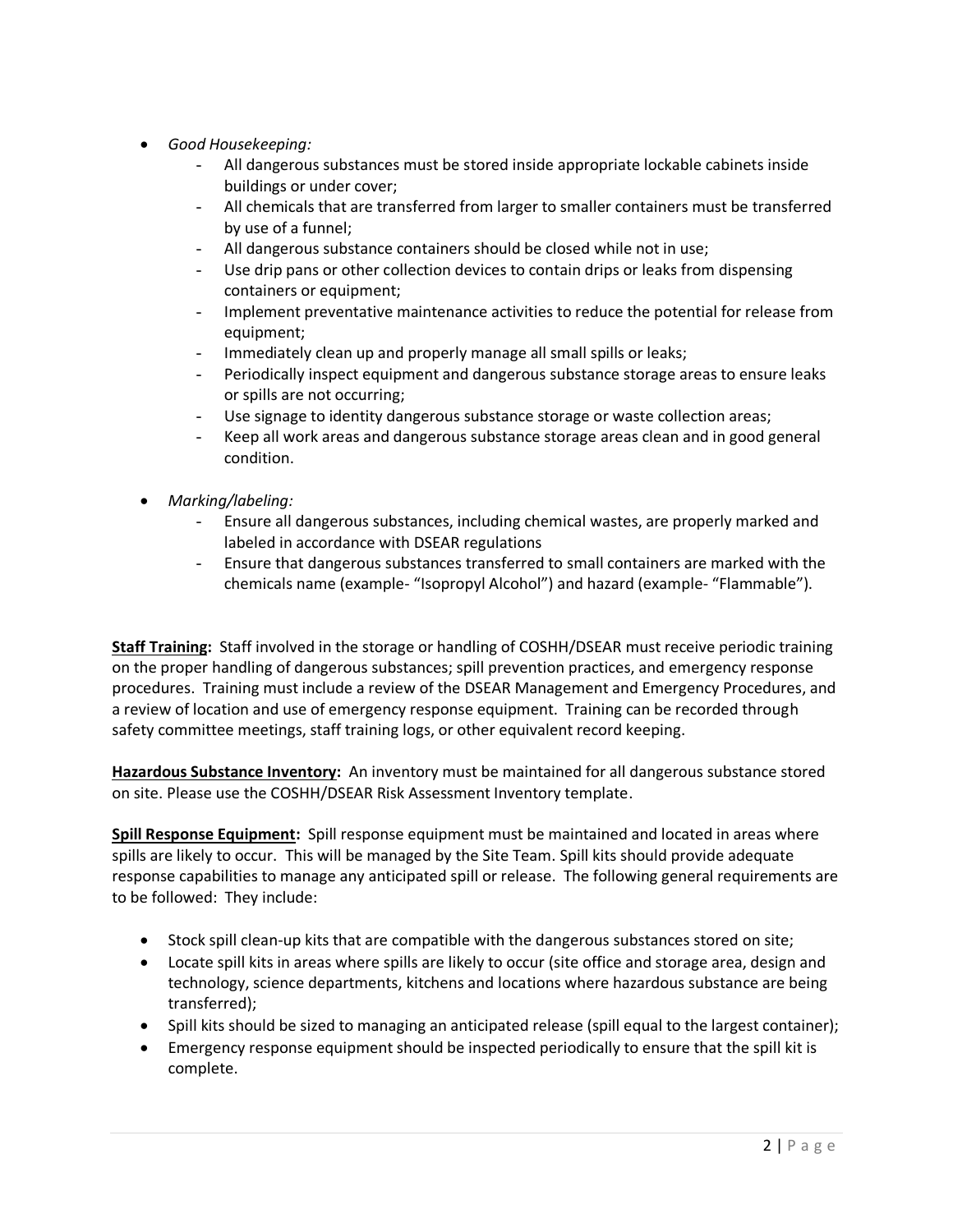### **Emergency Response Plan for DSEAR**

The Emergency Response Plan is a specific plan for dealing with DSEAR emergencies and shall be implemented immediately whenever there is an explosion, or release of a dangerous substance that threatens human health or the environment. The emergency response plan shall be reviewed and immediately amended whenever:

- The plan fails in an emergency;
- The site changes in its design, construction, operation, maintenance, or other circumstances in a way that increases the potential for explosions, or release of a dangerous substance;
- The list of emergency contacts change; or
- The list of emergency equipment changes.

#### **Response actions in the event of a spill or release:**

In the event of a dangerous substance spill or release, immediately take the following measures to keep the spill from entering sewer or storm drains, spreading off-site, or affecting human health. In all cases caution and common sense must be maintained with the primary goal being to prevent and/or limit personal injury.

#### *Stop, contain, and clean up the chemical spill if:*

- The spilled chemical and its dangerous properties have been identified;
- The spill is small and easily contained;
- Responder is aware of the chemicals' dangerous properties.

## *If a spill cannot be controlled or injuries have occurred due to the release the following procedures should be implemented:*

- Summon help or alert others of the release;
- Evacuate immediate area, and provide care to the injured Call 999;
- If potential fire or explosion hazards exist initiate evacuation procedures Call 999;
- Respond defensively to any uncontrolled spills:
	- Use appropriate personal protective equipment when responding to any spill (eye protection, apron, gloves, mask);
	- Attempt to shut off the source of the release (if safe to do so);
	- Eliminate sources of ignition (if safe to do so);
	- Protect drains by use of adsorbent, booms or drain covers (if safe to do so).
- Notify onsite emergency contact(s) (Site Team);
- Coordinate response activities with local emergency services
- Be prepared to provide MSDS information and COSHH/DSEAR inventory risk assessments to emergency services/hospital